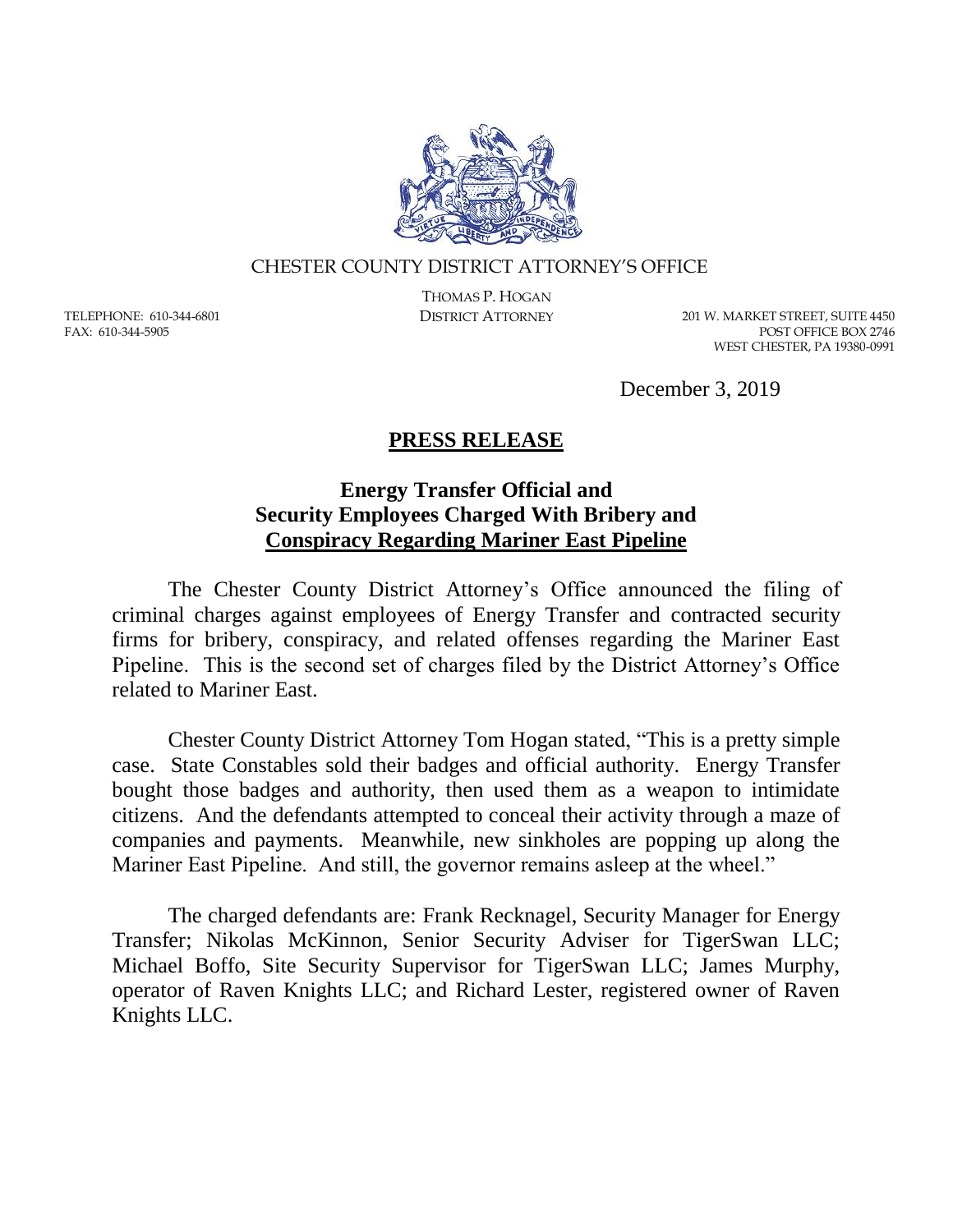The facts alleged in the criminal complaints are as follows: $<sup>1</sup>$ </sup>

Energy Transfer and its subsidiaries are constructing the Mariner East Pipeline across Pennsylvania. The purpose of the pipeline is to ship volatile natural gas liquids from Western Pennsylvania to Delaware County, for subsequent shipment to Europe for the production of items such as plastics.

Energy Transfer decided they needed security for the pipeline. However, rather than simply hiring a private security firm, Energy Transfer decided to recruit and hire armed Pennsylvania Constables to act as a private security force for the pipeline. Pennsylvania Constables are elected officials, who are permitted to carry out enumerated official duties, and are governed by the Pennsylvania Ethics Act. Pennsylvania State Constables are not permitted to use their official position or badges for private security jobs.

The investigation by the District Attorney's Office revealed that multiple State Constables were appearing at pipeline sites as security personnel, wearing Constable attire, armed, and displaying Constable badges. Many of the Constables were well outside of their home county jurisdictions. One Constable even confronted a Chester County Detective. Constables were arrested and charged with official oppression, violation of the Ethics Act, and related offenses.

As noted by the District Attorney's Office when the Constables were arrested, the next issue was to determine who had hired and tasked the Constables with this illegal activity. The District Attorney Office's further investigation revealed that Energy Transfer's security director Frank Recknagel orchestrated the scheme to misuse the Constables. Recknagel affirmatively decided that Energy Transfer wanted to use State Constables for security. Recknagel stated that he wanted "licensed armed un[i]formed PA States Constables" to perform security, and that hiring on-duty law enforcement officials was Energy Transfer's "unwritten policy."

Recknagel arranged to "off-shore" the actual hiring and payment of the State Constables, attempting to hide this illegal activity. Recknagel used two security firms, TigerSwan LLC and Raven Knights LLC, to coordinate the operations of the State Constables as security. James Murphy and Richard Lester, two former Pennsylvania State Police Troopers, ran the operations for Raven Knights. Murphy is not permitted to hold a private detective license because of prior

 $\overline{a}$ 

 $<sup>1</sup>$  A criminal defendant is presumed innocent until proven guilty in court.</sup>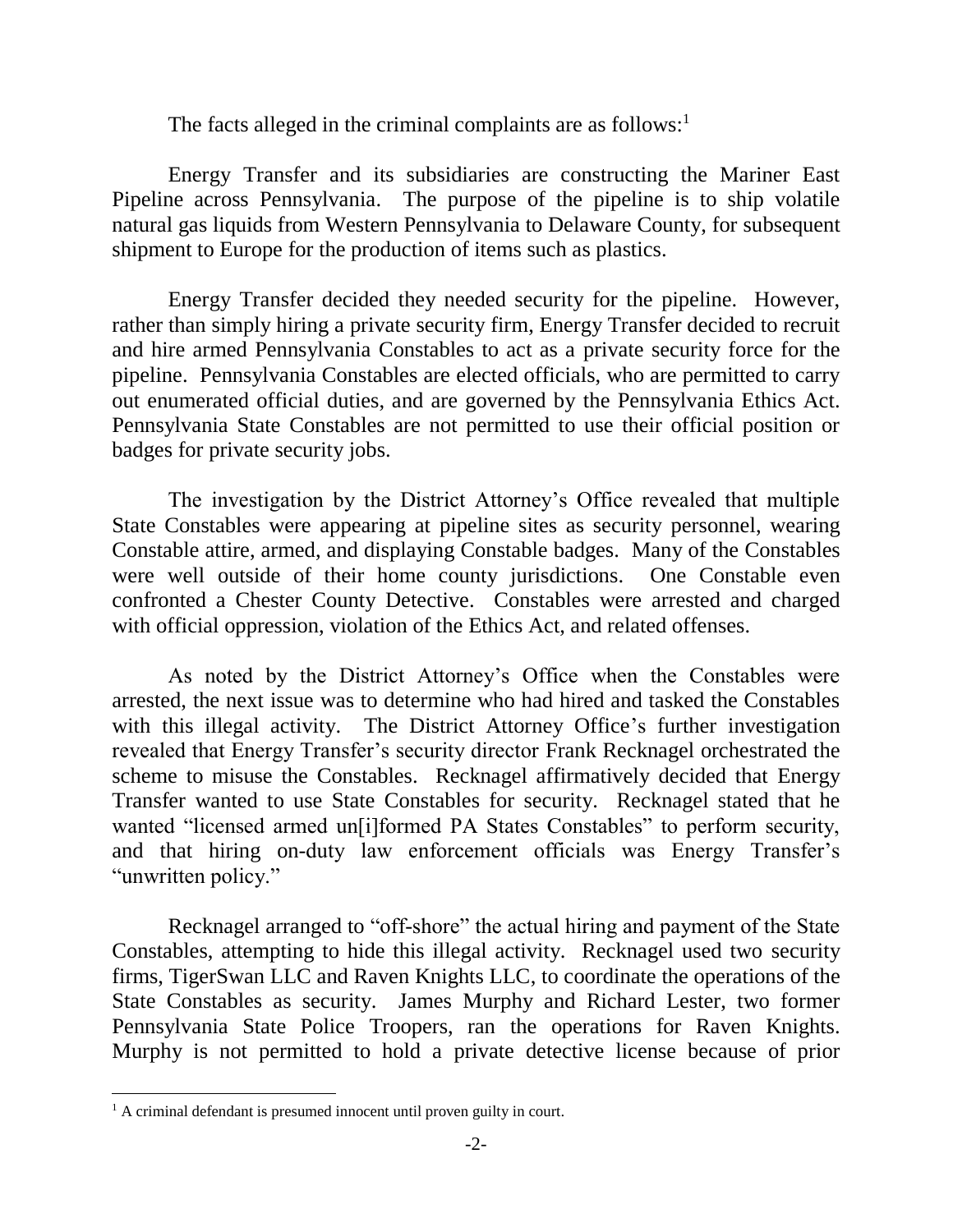misconduct. Nikolas McKinnon and Michael Boffo were the operators for TigerSwan. TigerSwan has previously been involved in controversial security activities regarding the Dakota Access Pipeline, including a lawsuit over unlicensed security operations.

Recknagel hid payments to the State Constables. Recknagel, acting for Energy Transfer, arranged for uninvolved subcontractors to send payments to the security firms for eventual payment of the Constables. In other words, Recknagel used a shell game to hide payments to the Constables. For instance, Energy Transfer sent payments to a subcontractor who was completely uninvolved in pipeline security. The subcontractor sent payments to Raven Knights. Raven Knights then paid the Constables, hiding the connection between Energy Transfer and the Constables. To make the transactions even more difficult to track, the Constables failed to report the payments on their Pennsylvania Ethics Statements, which is a legal requirement. Every step of the payments was hidden and cloaked.

Energy Transfer could have simply hired a reputable private security firm and paid the security guards directly. Instead, Recknagel and Energy Transfer wanted the power of the badge to enforce their corporate will and engaged in illegal activity to make it happen, then hid the payments in a byzantine process to avoid detection of their role. In fact, when the Constables were arrested, an Energy Transfer spokesperson actually made a public statement that the Constables were not their employees, shifting all responsibility to Raven Knights.

As part of the illegal buy-a-badge scheme, these hidden payments to State Constables to misuse their badge and authority constitute bribery, dealing in unlawful proceeds, conspiracy, and related offenses.

District Attorney Hogan added, "These types of investigations are complex and time consuming. We are working our way up a chain of corruption, which has both corporate and political ramifications. Other law enforcement entities also are investigating. It will be interesting to see where the evidence leads."

All of the defendants were arrested and processed today. They were placed on unsecured bail and will have a preliminary hearing in the near future.